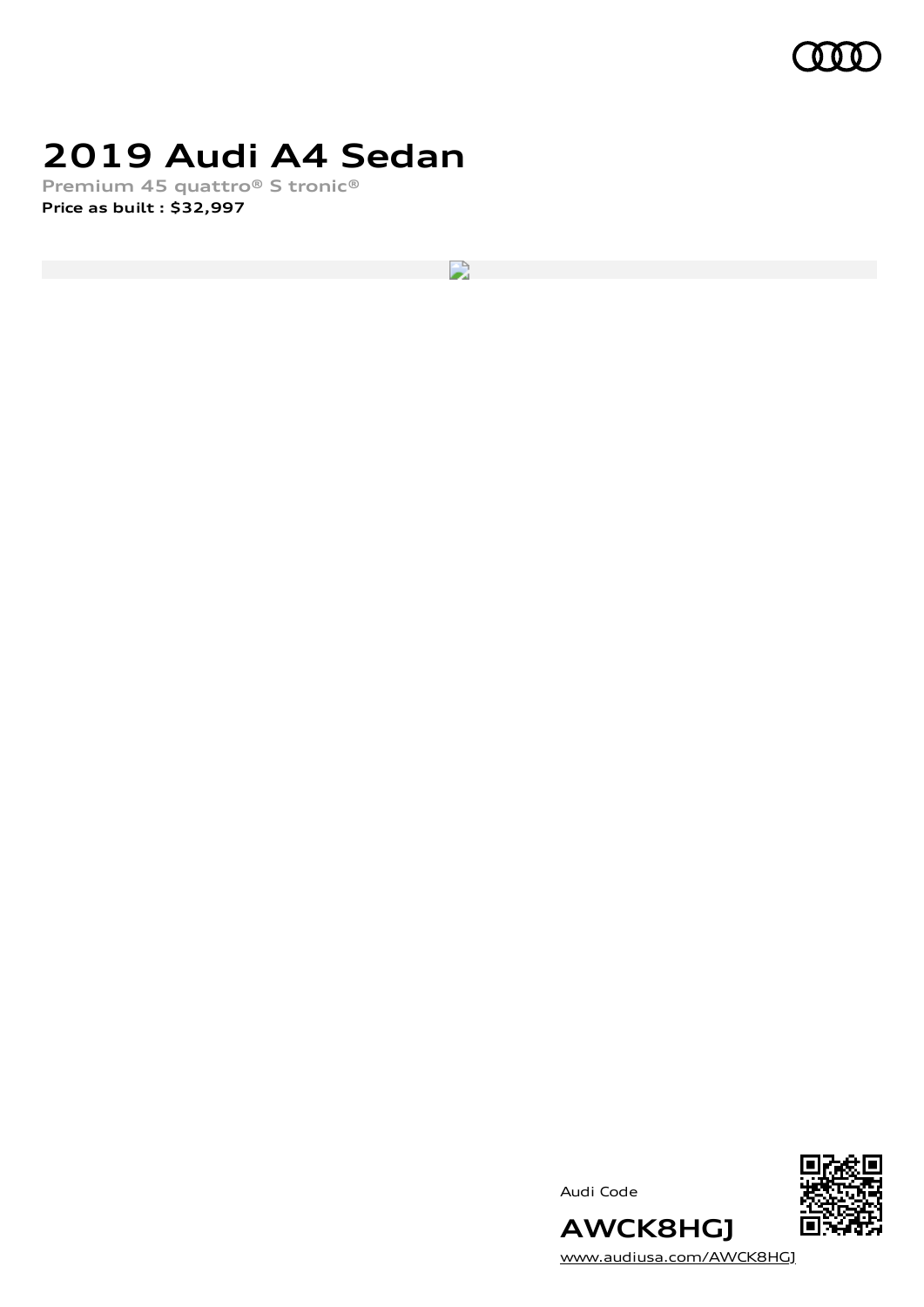# **Summary**

### **Audi 2019 Audi A4 Sedan** Premium 45 quattro® S tronic®

**Price as buil[t](#page-10-0)** \$32,997

### **Exterior colour**

Mythos Black metallic

### $\overline{\phantom{a}}$

### **Further Information**

|                 | N٥           |
|-----------------|--------------|
| Mileage         | 23,676 miles |
| Type of vehicle | Used car     |

**Warranty**

#### **Interior colour**

| Seats     | Black |
|-----------|-------|
| Dashboard | Black |
| Carpet    | Black |
| Headliner | Black |

#### **Audi Code** AWCK8HGJ

**Your configuration on www.audiusa.com** [www.audiusa.com/AWCK8HGJ](https://www.audiusa.com/AWCK8HGJ)

**Commission number** 8d44ba130a0e09a80adf

### **Technical Specifications**

| Engine type                  | 2.0-liter four-cylinder                       |
|------------------------------|-----------------------------------------------|
| stroke                       | Displacement/Bore and 1,984/82.5 x 92.8 cc/mm |
| Torque                       | 273 @ 1,600 - 4,500 lb-ft@rpm                 |
| Top track speed              | 130 mph mph $1$                               |
| Acceleration (0 - 60<br>mph) | 5.6 seconds seconds                           |
| Recommended fuel             | Premium                                       |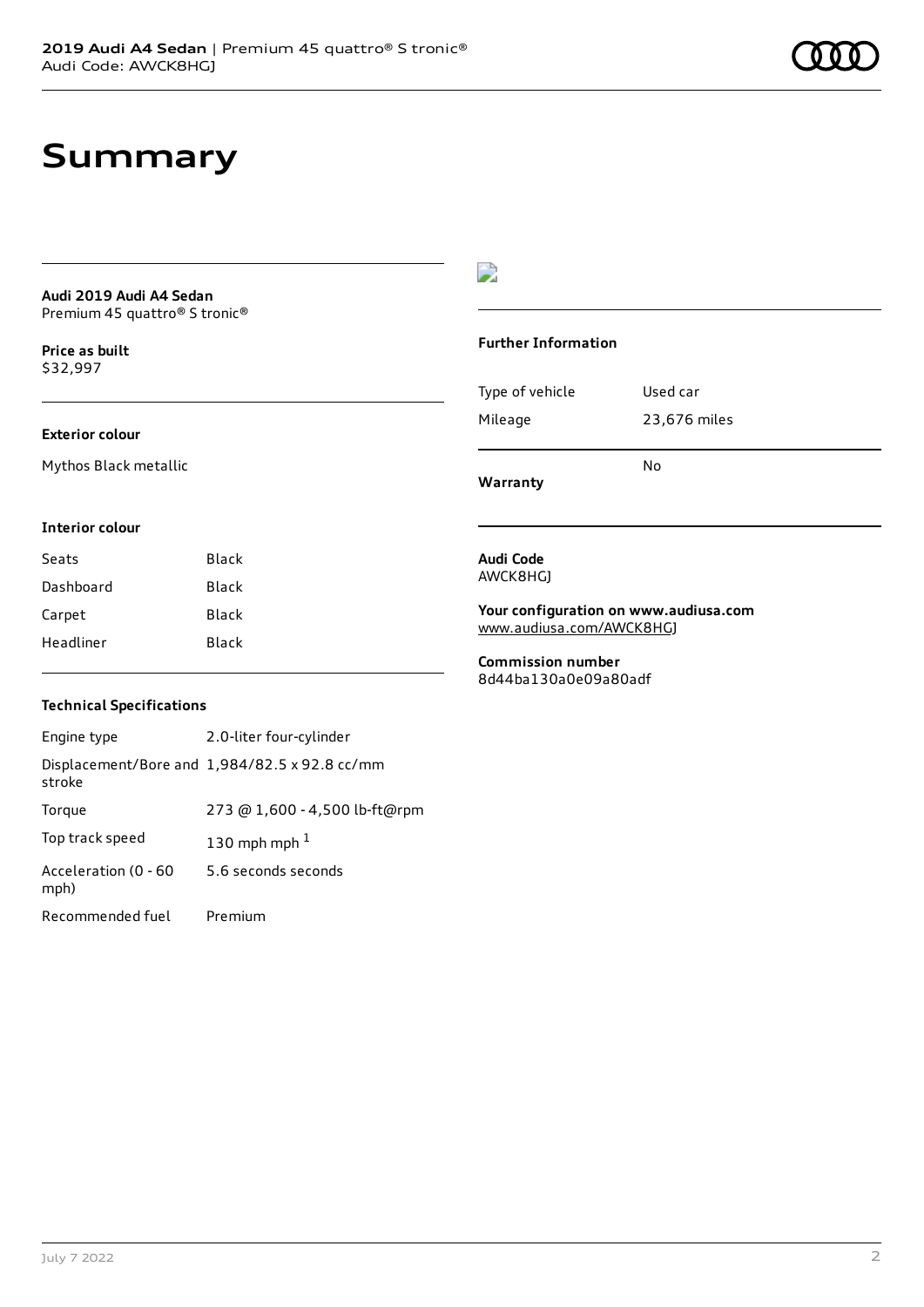**2019 Audi A4 Sedan** | Premium 45 quattro® S tronic®

# **Equipment**

Mythos Black metallic

Audi advanced key-keyless start, stop and entry

Power-adjustable, heated exterior side mirrors with memory

Sport suspension system

Convenience package

Black cloth headliner

Aluminum Ellipse inlays

Audi pre sense® rear

Audi side assist

SiriusXM® Satellite Radio



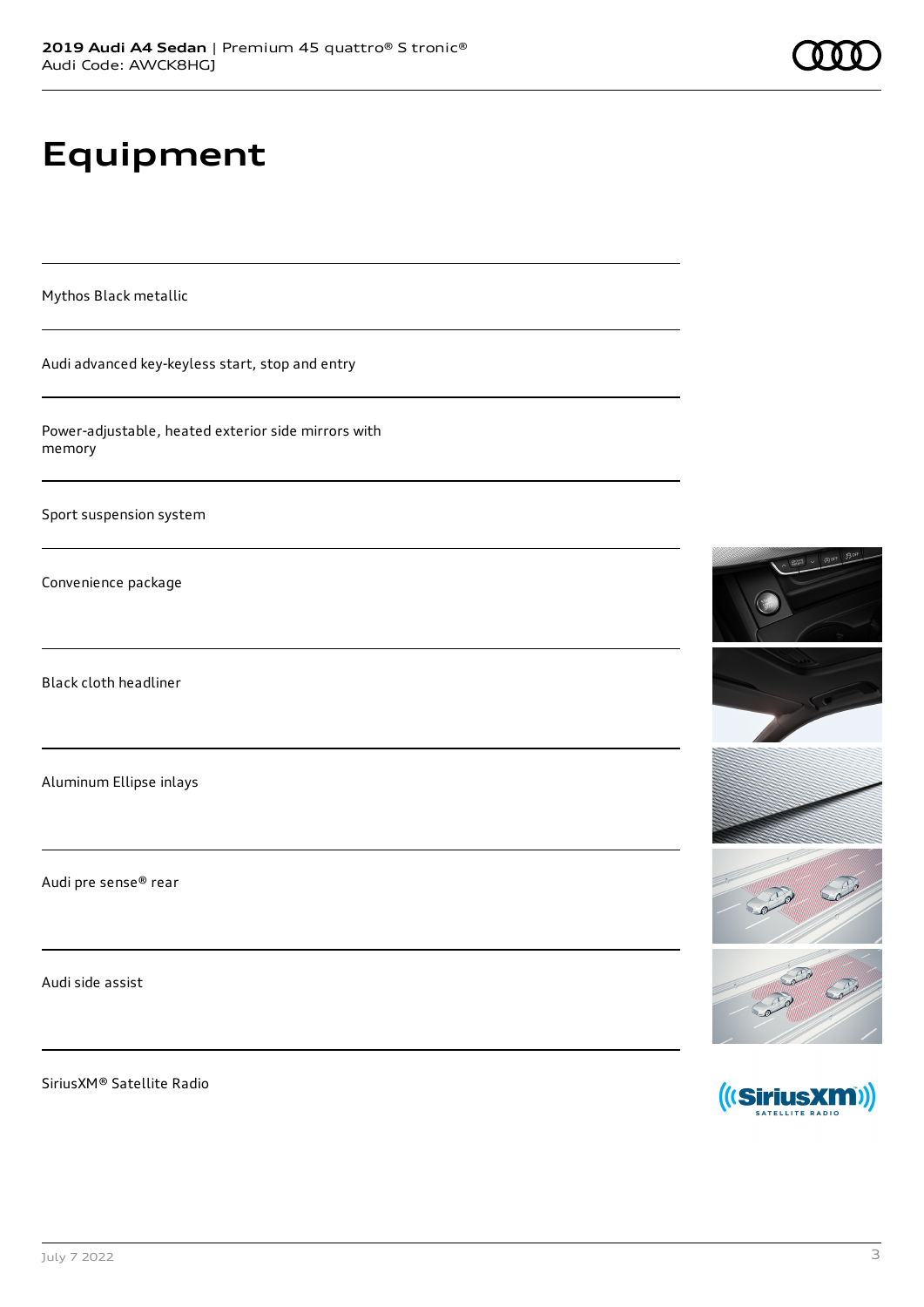# **Standard features**

### **Safety and Security**

| 4UH | Driver and front passenger dual-stage<br>airbags                 |
|-----|------------------------------------------------------------------|
| UH1 | Electromechanical parking brake                                  |
| 8T2 | Cruise control with coast, resume and<br>accelerate features     |
| VC2 | Garage door opener (HomeLink®)                                   |
| 6Y2 | Top speed electronically limited to 130 mph                      |
| 4H3 | Integrated child door locks in rear doors                        |
| QZ7 | Electromechanical power steering                                 |
| 7K6 | Tire-pressure monitoring system                                  |
| 4X3 | Front thorax side airbags and Sideguard®<br>head curtain airbags |
| 3B7 | Lower Anchors and Tethers for Children<br>(LATCH) in rear seats  |
|     |                                                                  |

### **Exterior**

| 0PO             | Dual exhaust outlets with chrome tips                    |
|-----------------|----------------------------------------------------------|
| 1S1             | Car jack                                                 |
| 8TH             | Xenon plus headlights with LED daytime<br>running lights |
| HM <sub>2</sub> | 17" 225/50 all-season tires                              |
| 8SP             | LED taillights with dynamic turn signals                 |
| 4KC             | Heat-insulating glass                                    |
| 0NB             | S line® fender badge                                     |
| 47B             | Aluminum trim around exterior windows                    |
| V17             | 17" 5-arm-dynamic design wheels                          |
|                 |                                                          |

**Interior**

QE1 Storage package

### **Interior**

| 3FE | Sunroof                                                        |
|-----|----------------------------------------------------------------|
| VT5 | S line® stainless steel door sill inlays                       |
| 9AQ | Three-zone automatic climate control                           |
| 4L7 | Auto-dimming interior rear view mirror with<br>digital compass |
| 001 | LED interior lighting package                                  |
| 1XW | Three-spoke multifunction steering wheel<br>with shift paddles |
| 6E3 | Front center armrest                                           |
| 4E2 | Electric tailgate/trunk lid release from inside                |
| 5XF | Dual front sun visors with lighted vanity<br>mirrors           |
| 3NT | Split folding 40/20/40 rear seatbacks                          |
| N1F | Leather seating surfaces                                       |
| 4A3 | <b>Heated front seats</b>                                      |

### **Infotainment and Driver Assistance**

| 6K8 | Audi pre sense® basic and Audi pre sense®<br>city                                                                                 |
|-----|-----------------------------------------------------------------------------------------------------------------------------------|
| KA2 | Rear view camera                                                                                                                  |
| 2H1 | Audi drive select                                                                                                                 |
| IW3 | Audi connect CARE assistance and security<br>services                                                                             |
| UI2 | Audi smartphone interface including Apple<br>CarPlay <sup>™</sup> and Google™ Android Auto <sup>™</sup> for<br>compatible devices |
| 9VD | Audi sound system                                                                                                                 |
| 9S7 | Color driver information system                                                                                                   |
| 7UH | Connectivity package                                                                                                              |
| 18S | $MMI®$ radio low                                                                                                                  |

### **(1/2)**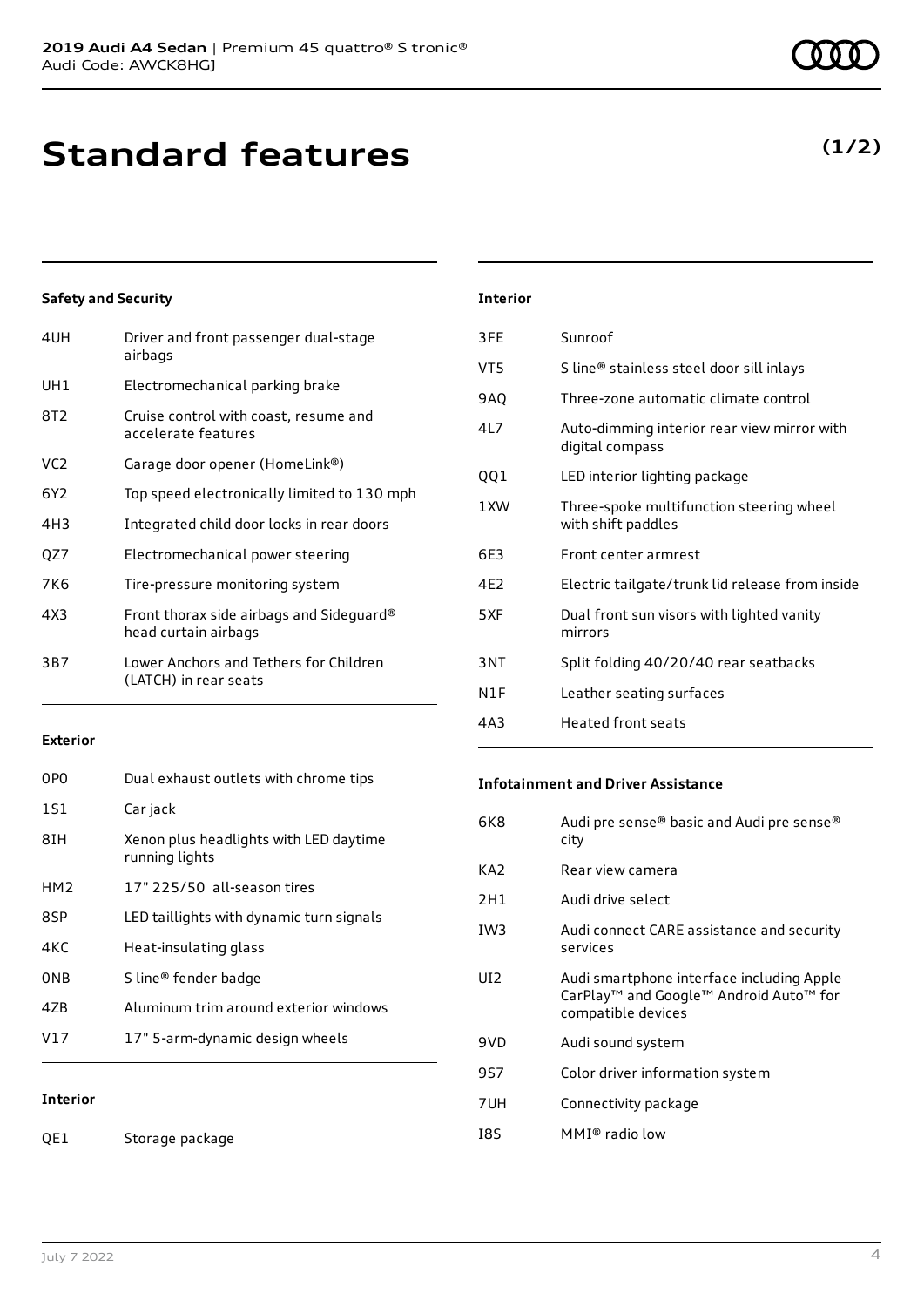## **Standard features**

**(2/2)**

### **Infotainment and Driver Assistance**

9ZX BLUETOOTH® wireless technology preparation for compatible devices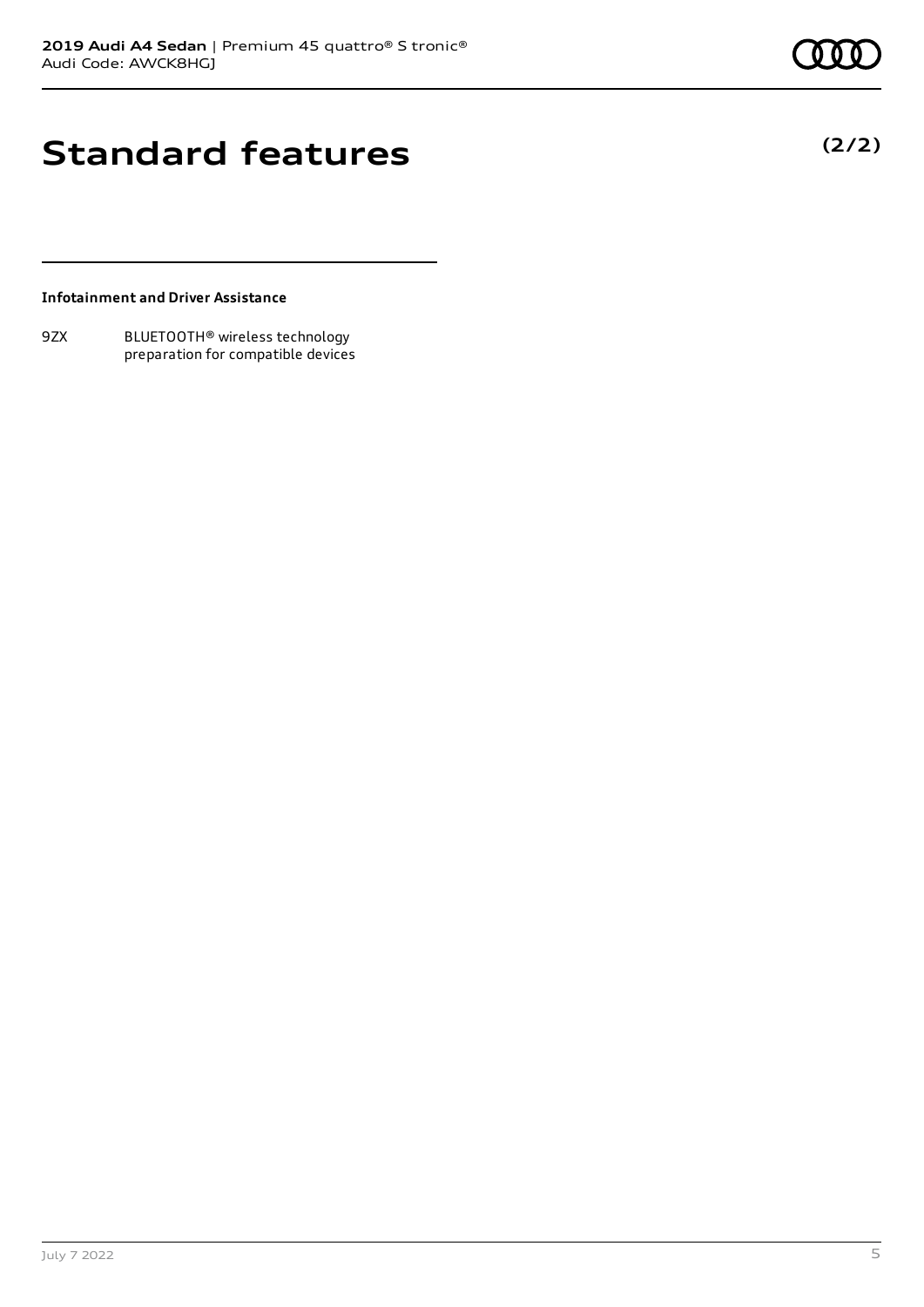# **Dealer remarks**

Certified. 2019 Audi A4 Mythos Black Metallic 2.0T Premium Certified, Call now, Se habla espanol, 7-Speed Automatic S tronic, quattro, Black Leather, Alarm System w/Motion Sensor, Aluminum Ellipse Inlays, Audi Advanced Key, Audi Pre Sense Rear, Audi Side Assist w/Rear Cross Traffic Assist, Auto-Dimming Exterior Mirrors, Black Cloth Headliner, Convenience Package, Front Sport Seats, Memory for Driver's Seat, SiriusXM Satellite Radio, Sport Package, Sport Suspension. Clean CARFAX. CARFAX One-Owner. quattro 7-Speed Automatic S tronic 2.0L I4 TFSI DOHC

Odometer is 8246 miles below market average!

Audi Certified pre-owned Details:

\* Includes 24/7 Roadside Assistance emergency towing, collision, jump start, flat tire change, emergency fuel service, lock-out service, extrication service, Audi assist, CARFAX Vehicle History Report and SiriusXM satellite radio complimentary 90 day subscription. If Audi New Vehicle Limited Warranty (NVLW) coverage remains at time of CPO purchase, CPO Limited Warranty Coverage commences upon expiration of NVLW and continues until 5 years from vehicle's original in-service date with no mileage limitation. If NVLW coverage has expired at time of CPO purchase, CPO Limited Warranty coverage commences at time of purchase and continues for 12 months with no mileage limitation. Limited warranty is transferable between private parties.

\* Roadside Assistance

\* Limited Warranty: 12 Month/Unlimited Mile beginning after new car warranty expires or from certified purchase date

- \* Vehicle History
- \* Warranty Deductible: \$0
- \* Transferable Warranty
- \* 300+ Point Inspection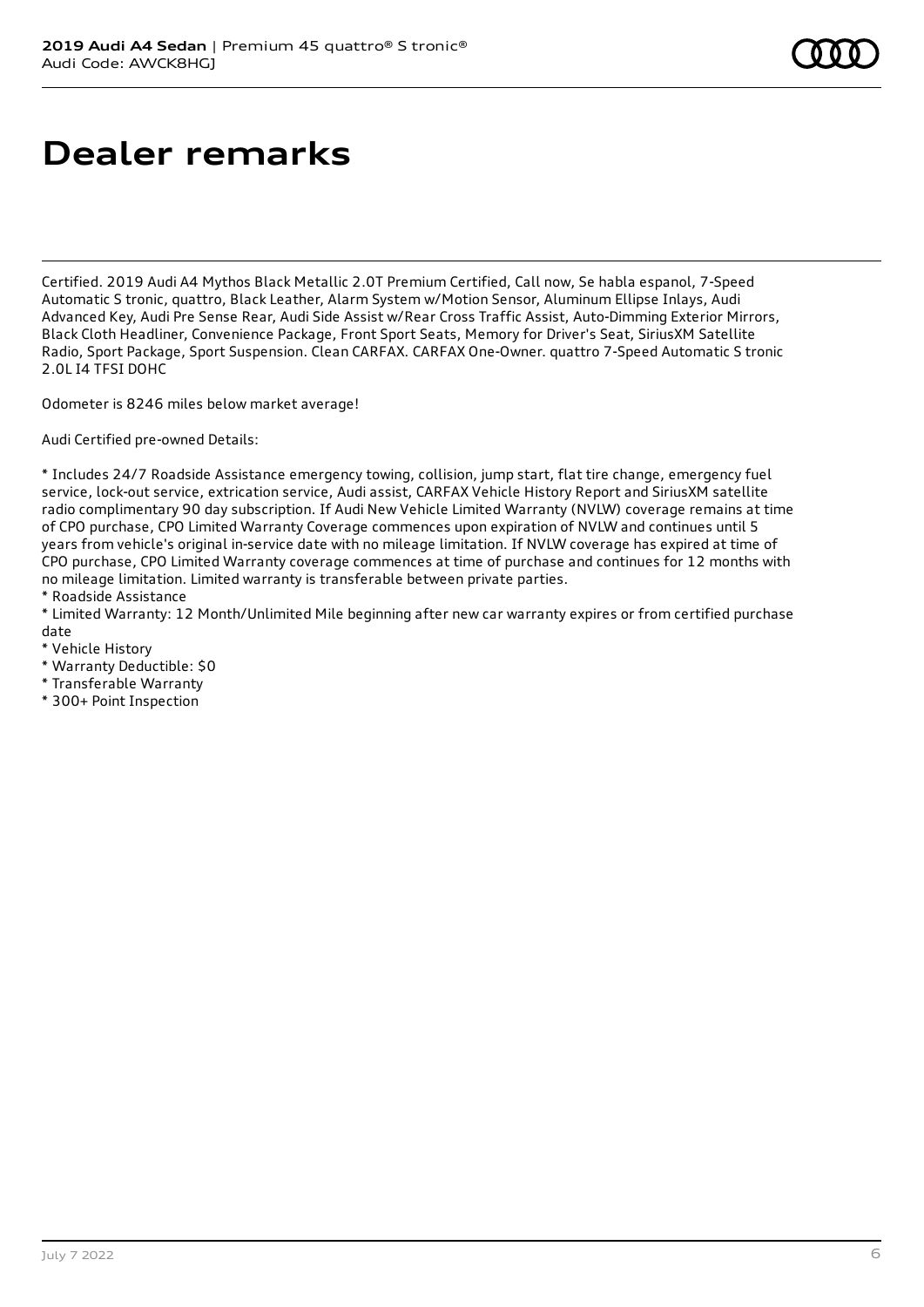# **Technical Specifications**

### **Engineering | Performance**

| Engine type                                 | 2.0-liter four-cylinder                       |
|---------------------------------------------|-----------------------------------------------|
| Acceleration (0 - 60<br>mph)                | 5.6 seconds seconds                           |
| Power Level                                 | 45                                            |
| Engine block                                | Cast-iron                                     |
| Induction/fuel injection Turbocharged/TFSI® |                                               |
| Cylinder head                               | Aluminum-alloy                                |
| Horsepower                                  | 248 @ 5,000 - 6,000 @ rpm                     |
| stroke                                      | Displacement/Bore and 1,984/82.5 x 92.8 cc/mm |
| Top track speed <sup>1</sup>                | 130 mph mph                                   |
| Torque                                      | 273 @ 1,600 - 4,500 lb-ft@rpm                 |
| Valvetrain                                  | 16 valve DOHC with Audi valvelift             |

### **Electrical system**

| Alternator | 14 Volt - 110-150A  |
|------------|---------------------|
| Battery    | 12 Volt - 420A/70Ah |

### **Transmission | Drivetrain**

| Gear ratios: 6th         | 0.508:1                                                                                                     |
|--------------------------|-------------------------------------------------------------------------------------------------------------|
| Gear ratios: Final Drive | 4.270:1                                                                                                     |
| Gear ratios: 7th         | 0.386:1                                                                                                     |
| Gear ratios: 4th         | 1.057:1                                                                                                     |
| Transmission             | Seven-speed S tronic <sup>®</sup> dual-clutch<br>transmission with quattro <sup>®</sup> all-<br>wheel drive |
| Gear ratios: 5th         | 0.738:1                                                                                                     |
| Gear ratios: 2nd         | 2.190:1                                                                                                     |
| Gear ratios: 3rd         | 1.517:1                                                                                                     |
| Gear ratios: Reverse     | 2.750:1                                                                                                     |
| Gear ratios: 1st         | 3.188:1                                                                                                     |
|                          |                                                                                                             |

### **Steering**

| Steering type                             | Electromechanical speed-sensitive<br>power steering system |
|-------------------------------------------|------------------------------------------------------------|
| Turning diameter, curb-38.1 ft<br>to-curb |                                                            |
| Steering ratio                            | 15.9:1                                                     |

### **Suspension**

| Front axle | Five-link front independent steel<br>spring suspension |
|------------|--------------------------------------------------------|
| Rear axle  | Five-link rear independent steel<br>spring suspension  |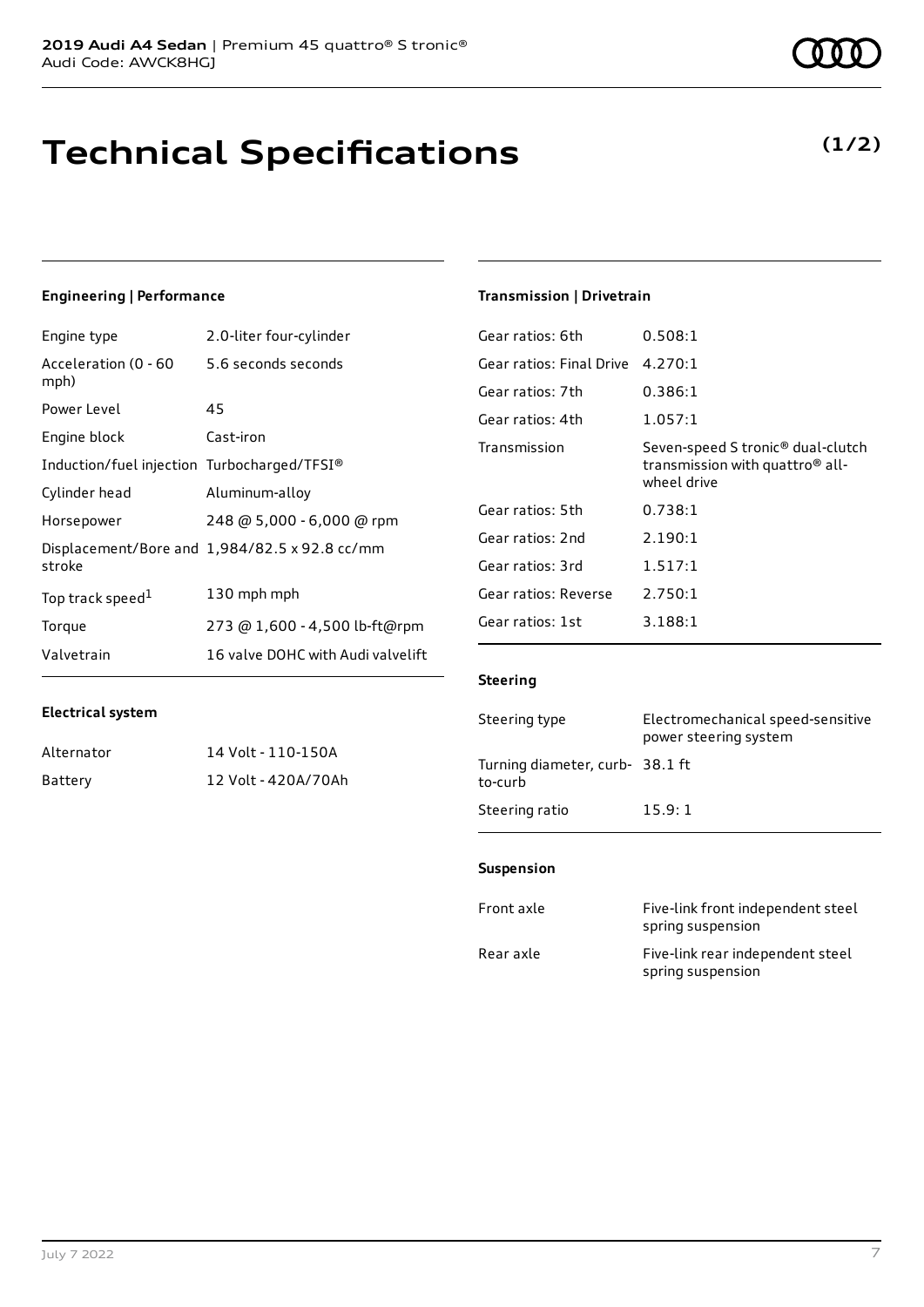# **Technical Specifications**

### **(2/2)**

### **Brakes**

| Front brakes         | 13.3 (ventilated disc) in                                                                                                                                    | Seating capacity                | 5       |
|----------------------|--------------------------------------------------------------------------------------------------------------------------------------------------------------|---------------------------------|---------|
| Rear brakes          | 13.0 (ventilated disc) in                                                                                                                                    | Shoulder room, rear             | 54.5 in |
| Parking brake        | Electromechanical                                                                                                                                            | Head room with front<br>sunroof | 38.9 in |
| <b>Body</b>          |                                                                                                                                                              | Leg room, rear                  | 35.7 in |
|                      |                                                                                                                                                              | Shoulder room, front            | 55.9 in |
| Material             | Lightweight construction<br>technology - multi-material body<br>construction (steel and aluminum<br>composition) and multistep anti-<br>corrosion protection | Head room with rear<br>sunroof  | 37.4 in |
|                      |                                                                                                                                                              | Leg room, front                 | 41.3 in |
|                      |                                                                                                                                                              | Cargo volume, rear              | 13.0 cu |
| Corrosion protection | Multistep anti-corrosion protection                                                                                                                          | seatbacks up/folded             |         |

**Interior measurements**

13.0 cu ft, cu ft

#### **Warranty | Maintenance**

| Warranty    | 4-Year/50,000 mile Audi New<br>Vehicle Limited Warranty                                  |
|-------------|------------------------------------------------------------------------------------------|
| Maintenance | 12-month/10,00 mile (whichever<br>occurs first) NO CHARGE first<br>scheduled maintenance |

#### **Exterior Measurements**

| Height                           | 56.2 in  |
|----------------------------------|----------|
| Overall width without<br>mirrors | 72.5 in  |
| Length                           | 186.1 in |
| Wheelbase                        | 111.0 in |
| Drag coefficient                 | 0.27 Cw  |
| Overall width with<br>mirrors    | 79.6 in  |
| Track rear                       | 61.2 in  |
| Track front                      | 61.9 in  |
| Curb weight                      | 3,627 lb |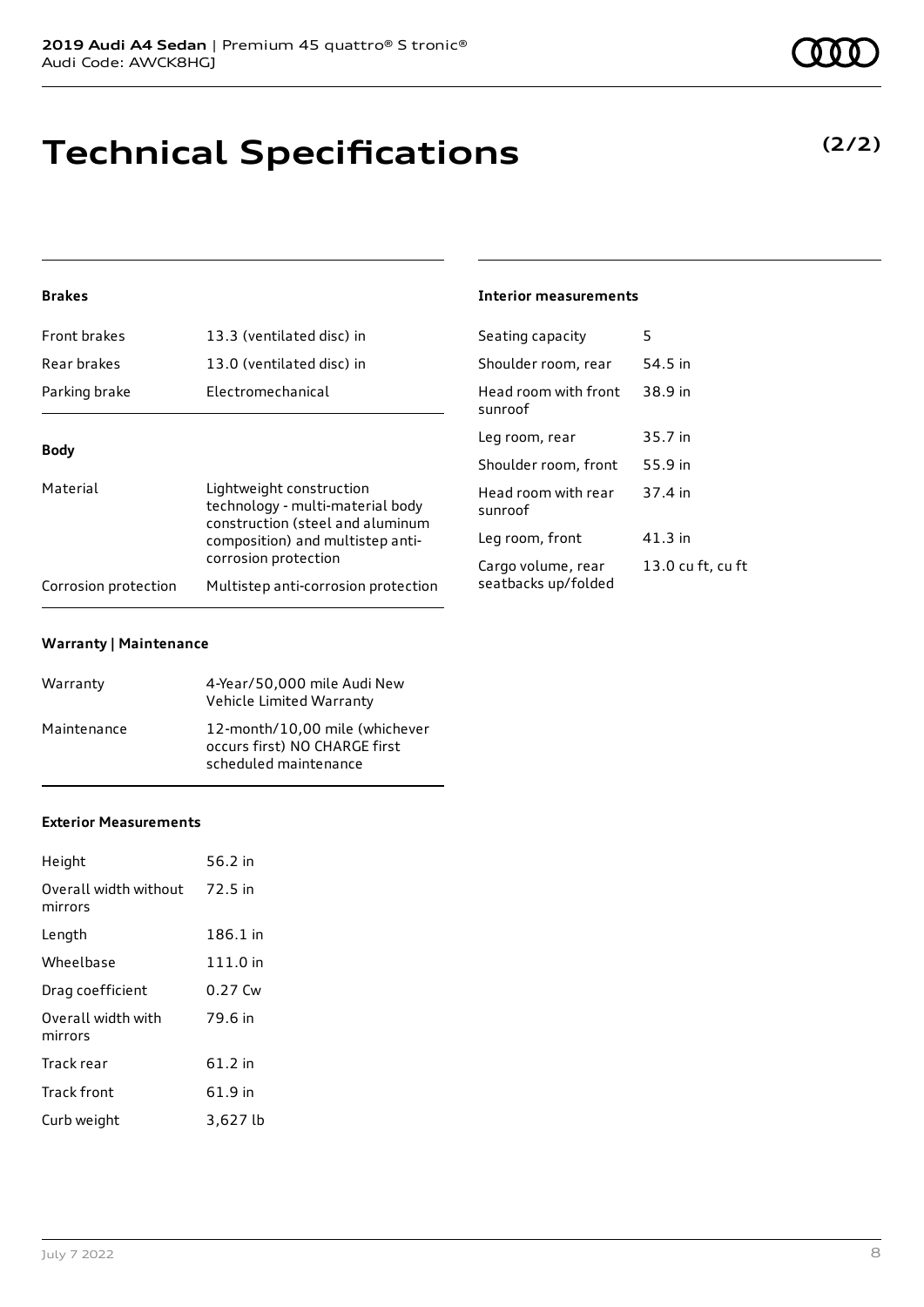## **Consumption- and emission**

### **Consumption by NEDC**

| urban       | $23$ mpg |
|-------------|----------|
| extra-urban | 34 mpg   |
| combined    | 27 mpg   |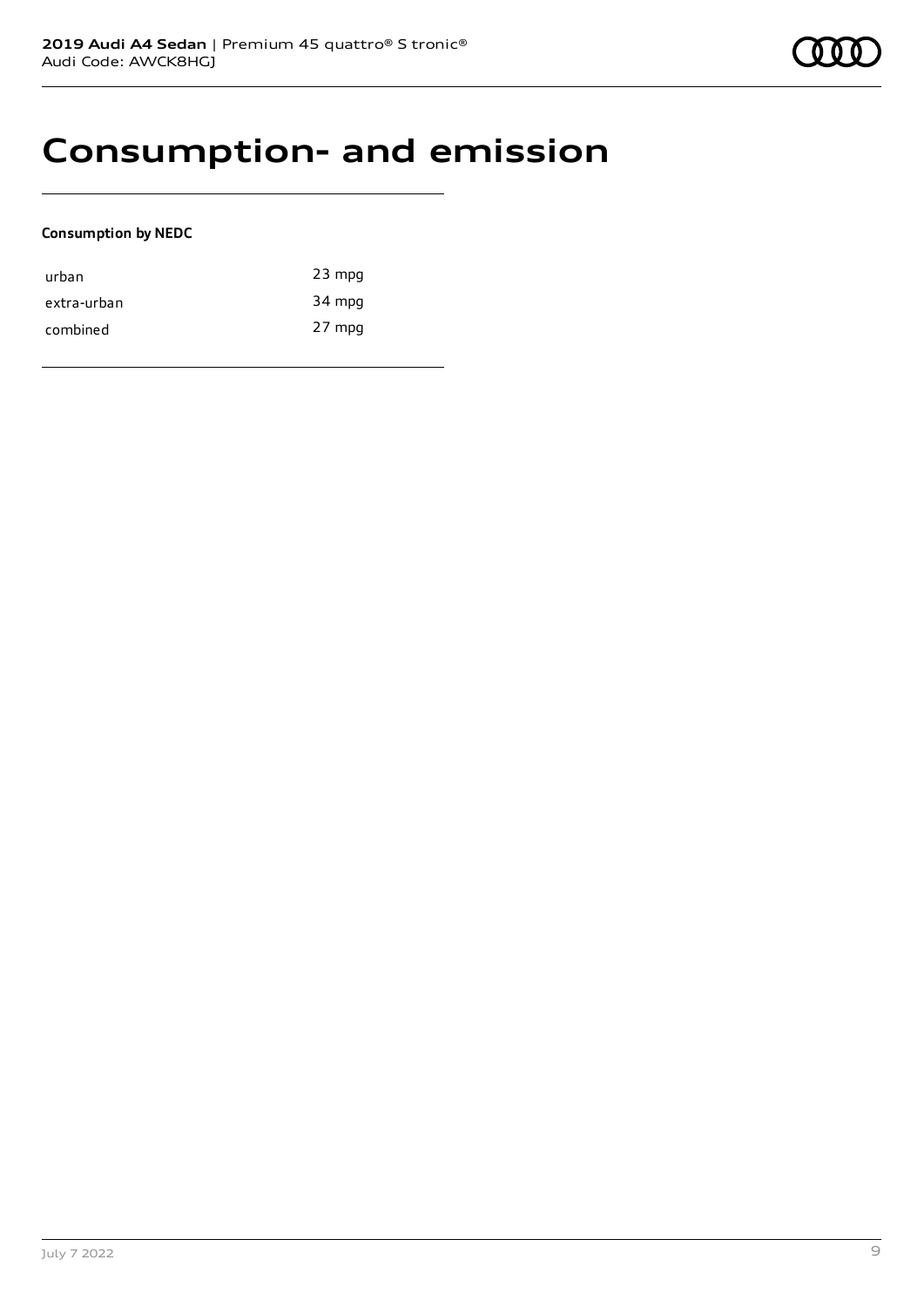

## **Contact**

Dealer **Audi Danbury**

25 Sugar Hollow Rd 06810 Danbury CT

Phone: +12037445202 FAX: 2037986637

www: [https://www.audidanbury.com](https://www.audidanbury.com/)